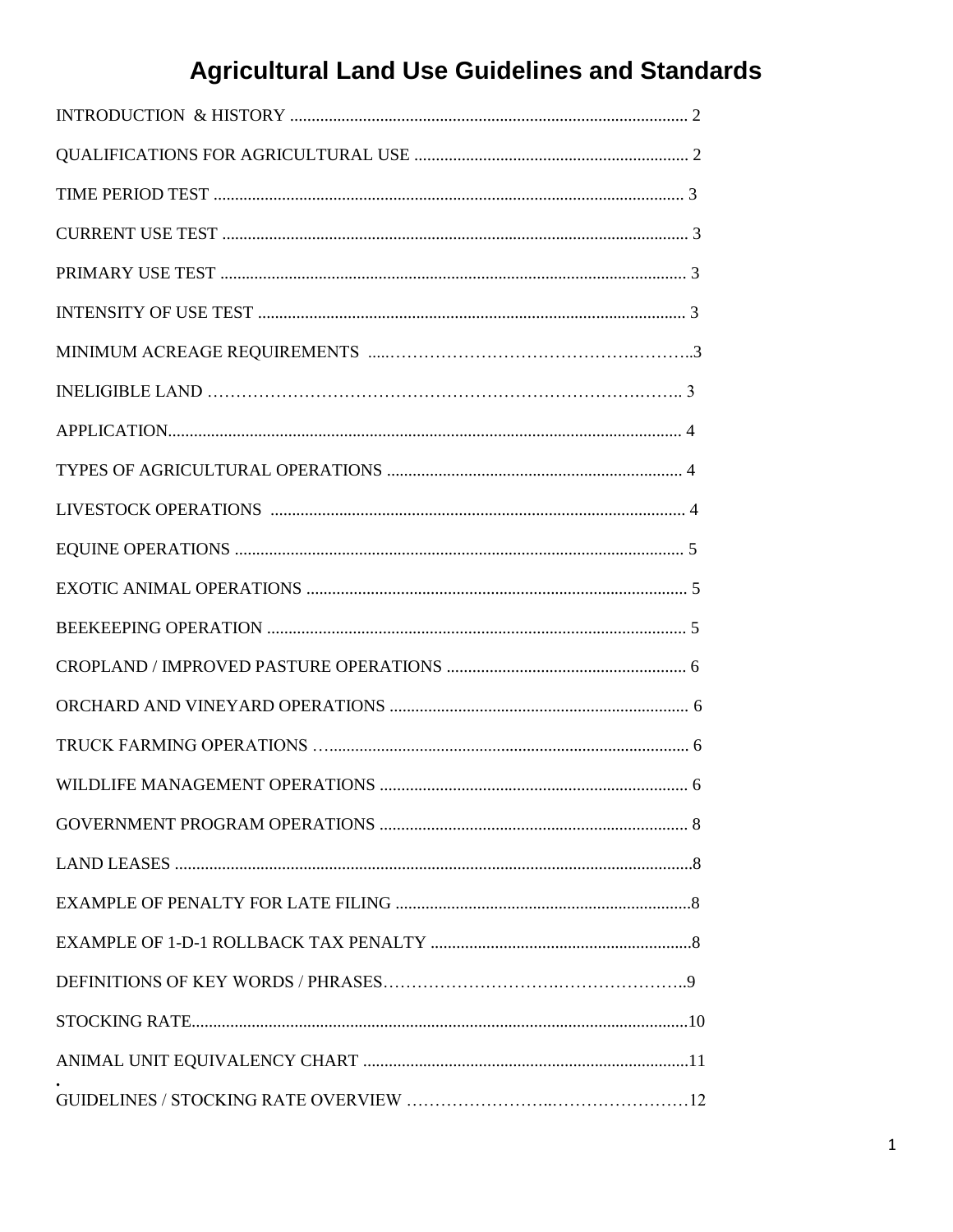## **Introduction**

It is the opinion of the Wise County Appraisal District (WCAD) that the attached Agricultural Land Use Guidelines and Standards are valid for mass appraisal purposes and can be applied uniformly throughout the WCAD jurisdiction. The *Manual for the Appraisal of Agricultural Land*, State Property Tax Board, April 1990, supports these guidelines. The Texas Constitution permits qualified open-space land to be taxed generally at productivity value instead of market value. The legal basis for this type of special valuation, typically referred to as "ag-use", "open-space land", or "1-d-1 land" is found in the Texas Constitution, Article XIII, section 1-d-1. The Texas Property Tax Code, §23.51-23.60 contain the core provisions for taxation of open-space land. Please note that these guidelines are to be used as a general guide for qualifying agricultural land. Operations not covered in these guidelines and exceptions to this guide will be handled on a case-by-case basis.

## **History of Agricultural Appraisal**

In 1966 voters approved the first agricultural appraisal law for ad valorem (property) taxes in the State of Texas. This first law, known as 1-d, intended to protect the family farm from being taxed out of existence as Texas became more urbanized and market prices of agricultural land steadily rose. Section 1-d is very restrictive as it applies only to land owned by families or individuals. Under 1-d, agriculture must be the owner's primary occupation and primary source of income. As Texas became more urbanized and the number of agricultural producers began to drop, a new section was added to the Texas Constitution by voters in 1978. The law was amended to allow a second, more liberal agricultural appraisal law known as 1-d-1. Section 1-d-1 substantially expanded eligibility for productivity appraisal by individuals as well as corporations. Income and primary occupation do not apply under 1-d-1. In 1996 Wildlife Management Use was added as a subsection of 1-d-1 which allows the management of native species, using state guidelines, as a qualification for productivity value.

## **Qualifications for Agricultural Use**

*"The Texas Constitution permits special agricultural appraisal only if land and its owner meet specific requirements defining farm and ranch use. Land won't qualify simply because it is rural or has some connection with agriculture. Neither will it qualify because it is open land that has no other possible use. The law does not guarantee a tax break for everyone who makes a living from the land. Casual uses such as home vegetable gardens do not really constitute agriculture." – Manual for the Appraisal of Agricultural Land, 1990*

Agricultural appraisal applies only to land. Only to the acreage that is used in the agricultural operation may qualify for agriculture use valuation. Improvements (such as buildings, barns, homes, silos, etc.) are appraised separately at their market value. Minerals (oil, gas, and hard minerals) are appraised separately at market value. Agricultural products (livestock, fruit, vegetables, grains, etc.) in the hands of the producer are generally exempt from taxation due to other provisions of the Texas Constitution. Also, farm and ranch machinery and equipment that are used in the production of farm or ranch products are exempt from ad valorem taxes. Some man-made alterations of, or additions to, agricultural land (fences, canals, water wells, roads, stock tanks, etc.) are valued as part of the land and not separately appraised. Owners wishing to receive special agriculture valuation on their land must show the Chief Appraiser that the land meets the standards for agriculture appraisal. These standards include:

1) primary use,

- 2) current use,
- 3) intensity, and
- 4) time period tests.

To show the land meets the qualifications the owner must apply and must give the Chief Appraiser all the information needed to determine whether the land qualifies.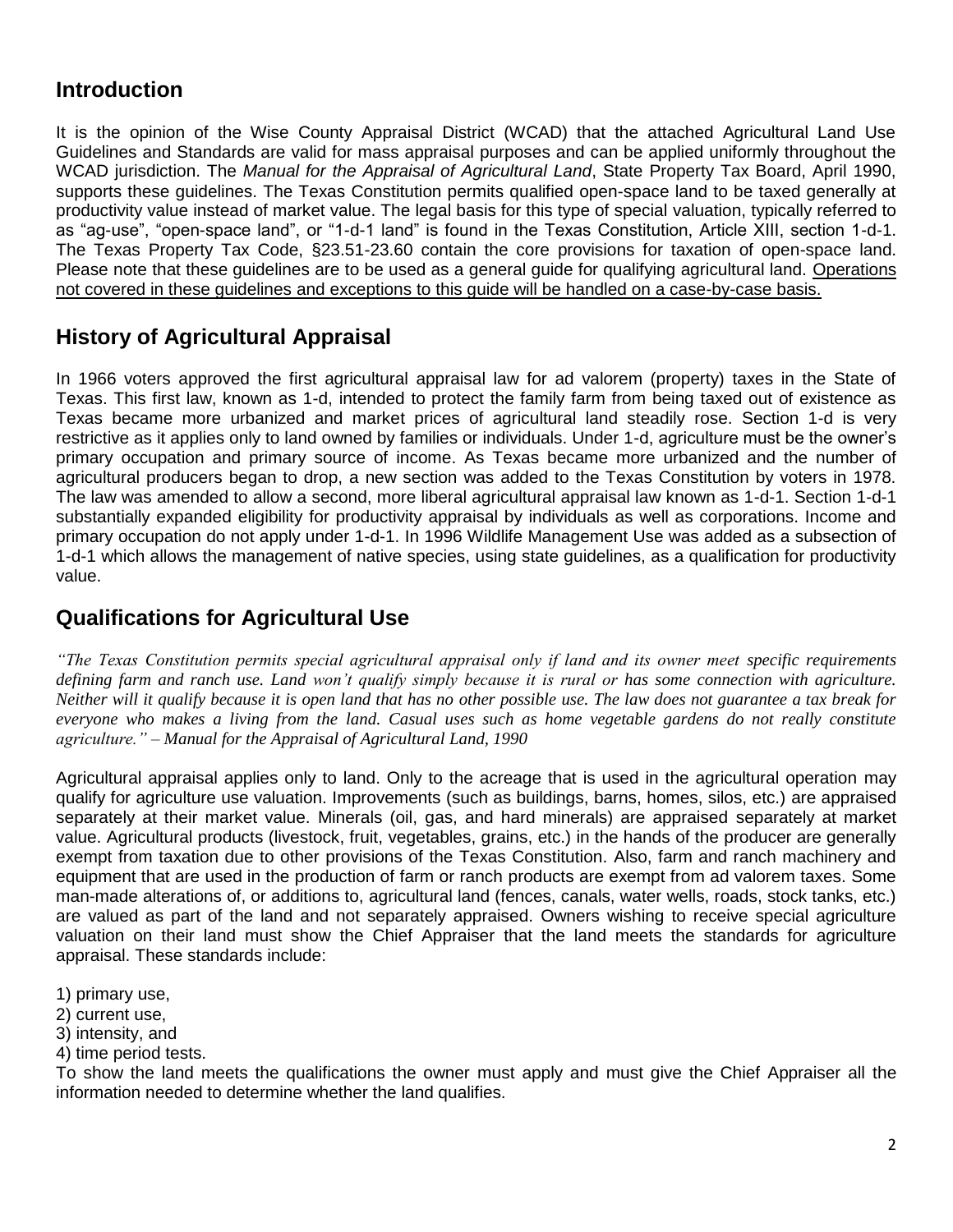#### **The burden of proof is the responsibility of the landowner**. *Time Period Test*

The land must have been used principally for an agricultural use for five of the seven years preceding the year when an application is filed. As long as agriculture was the principal use of the land in the preceding years, the land qualifies, even if the agricultural use did not meet the degree of intensity requirement for all or part of those preceding years.

## *Current Use Test*

The land must be in agricultural use as of January 1 $_{st}$  of the tax year. In the event that agricultural use is not evident on January 1st, the Chief Appraiser will grant agricultural use only if the owner can show evidence that they intend to put the land into agricultural use and that agricultural use will be the primary use of the land for the bulk of the calendar year covered by the application. If we drove to your property today, would the principal use of the property that you are seeking to qualify be agriculture use? If the answer is no, we probably cannot help you as the current use is not agricultural.

## *Primary Use Test*

According to the statute, land must be devoted principally to an agricultural use. If the land is used for more than one purpose, the most important or primary use must be agriculture. For example, pleasure gardening isn't the principal use of residential land, nor is livestock grazing the principle use of residential tracts. Other uses do not prevent land from qualifying if the primary use is agriculture. For example, land used to graze cattle could also be leased for hunting. Leasing land for hunting is compatible with a primary use of land for cattle grazing. The chief appraiser must determine which use is primary. If another use replaces agriculture as the primary use of the land, then the land is no longer principally devoted to agriculture use and cannot qualify for agricultural appraisal. Small tracts of land that have been developed for residential use and are of inadequate size to support an economically feasible agriculture activity will not typically qualify for agriculture use valuation.

#### *Intensity of Use Test*

The degree of intensity test measures whether the land is being farmed or ranched to the extent typical for agricultural operations. To receive a productivity appraisal the land must be used to the degree of intensity typical in the area as defined by the Chief Appraiser and the Agriculture Advisory Board. This test is intended to exclude land on which token agricultural uses occur in an effort to obtain tax relief.

#### **Minimum Acreage Requirements**

To qualify for special agricultural appraisal, the tract of land being used must be greater than 5.00 acres (unimproved) and must be greater than 6.01 acres with no more than 1.00 acre being occupied by improvements. Area occupied by your residence, commercial buildings, animal training facilities, driveways, or other structures cannot be included in this total minimum acreage amount. Wildlife appraisal minimums must be at least 14.30 acres for individual tracts or 12.50 acres for members of a wildlife association. Again area occupied by structures, drives, or other facilities cannot be included in the minimum acreage amount.

## **Land Ineligible for Appraisal for Open – Space Land**

Land is not eligible for appraisal as provided by this subchapter if: (1) the land is located inside the corporate limits of an incorporated city or town, unless: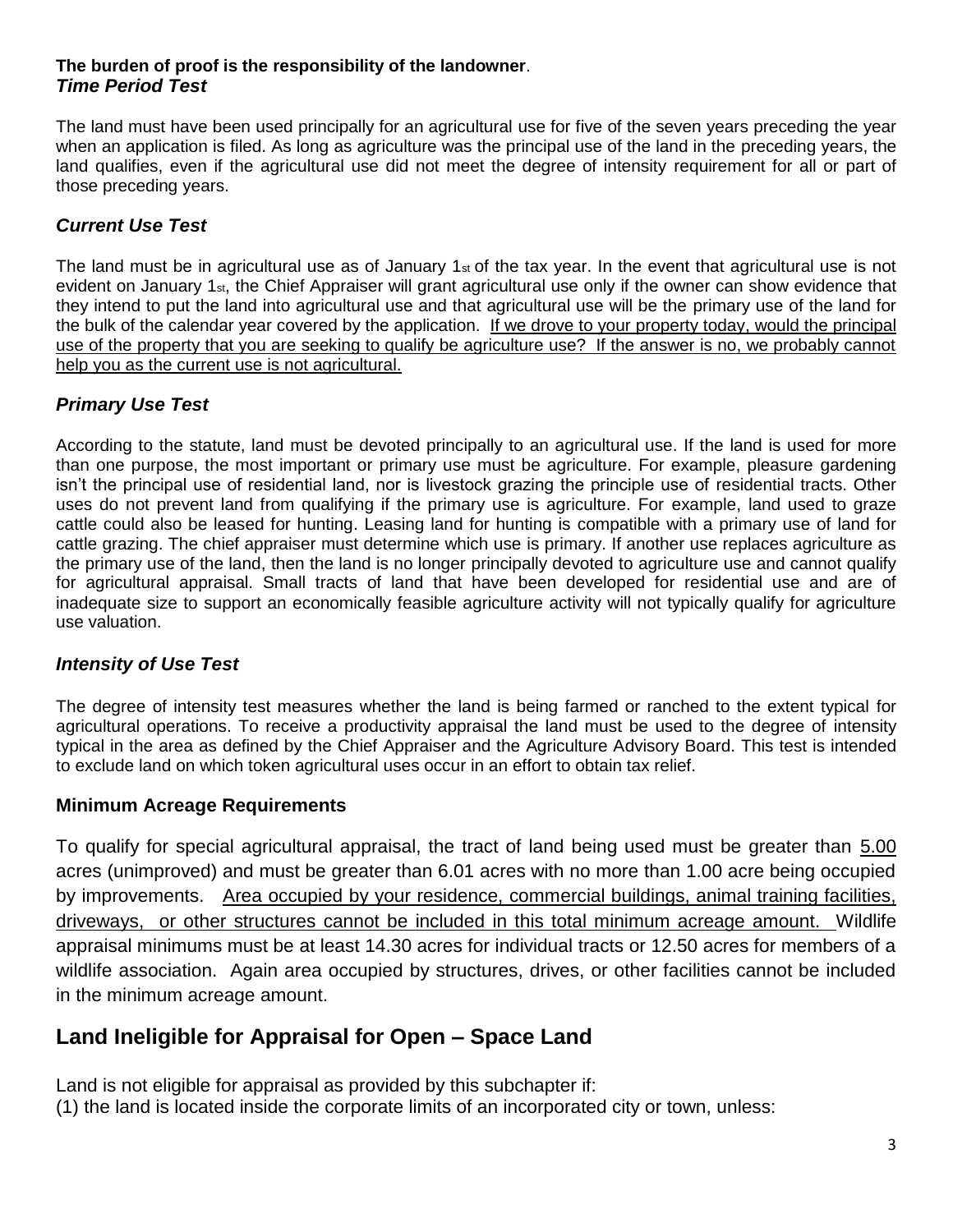(A) the city or town is not providing the land with governmental and proprietary services substantially equivalent in standard and scope to those services it provides in other parts of the city or town with similar topography, land utilization, and population density;

(B) the land has been devoted principally to agricultural use continuously for the preceding five years

## **Application**

A property owner claiming that their land is eligible for special appraisal through agricultural use must file a valid application with the appraisal district. The application must be filed before May 1 $_{st}$  and must be filed with the Chief Appraiser of the appraisal district where the property is located. If the tract of land crosses county lines then an application must be filed with the appraisal district in each of the counties. Property owners may obtain an application from the WCAD office, the WCAD website, or the Texas Comptroller of Public Accounts website. If more time is needed, an extension to the deadline may be granted by the Chief Appraiser. The request should be in writing, show good cause for an extension, and be received by WCAD before May 1st. Late applications may be submitted after the April 30th deadline and up until the appraisal district's appraisal rolls are approved by the appraisal review board (typically by mid July). However, late applications which are approved will be assessed a 10% penalty for late filing (see example of late penalty on page 11). If a person fails to file a valid application before approval of the property appraisal rolls then the land is ineligible for agriculture appraisal in that year.

Once the application is submitted to the Appraisal District and approved, the land continues to receive agriculture appraisal until ownership of the land changes, the land's eligibility changes, or the Chief Appraiser requests a new application. Ownership changes include transferring land to another party, transferring land into a trust, adding a party to the ownership, or deleting a party from the ownership. If eligibility for agriculture use valuation ends for a property or the property has a change in the category of agriculture use then the landowner is required to notify WCAD. Notification to WCAD must be given in writing by May 1<sub>st</sub> after the end of eligibility or change of agriculture category. Failure to timely notify WCAD will result in a tax penalty being assessed on the property.

# **Types of Agricultural Operations**

There are numerous types of agricultural operations in WCAD's jurisdiction. Some properties also have more than one operation being run on the property. Agricultural operations can be grouped into the following categories: livestock operations, equine breeding operations, exotic animal operations, beekeeping operations, wildlife management operations, farming operations, orchard and vineyard operations, and participation in governmental programs. Each of these operations except wildlife management requires the same criteria for eligibility for agricultural appraisal. Wildlife management contains additional criteria, which will be discussed in its section of these guidelines. Variations of the above listed operations and non-typical operations will be handled on a case by case basis by the appraisal district.

## *Livestock Operations*

Livestock operations raise and keep cattle, sheep, or goats. Operations can be described as cow and calf operations, cattle stocker and feeder operations, sheep operations for meat or wool production, or goat operations for meat or mohair production. Livestock operations in WCAD's jurisdiction must have a **minimum of two** animal units of animals. Operations with larger properties need more animal units. See page 12 for more information on stocking rates and animal unit equivalencies. This type of operation, depending on the species of animal, requires an "adequate" fence for animal containment. All livestock operations will be required to have "adequate" fencing to control the livestock in order to qualify.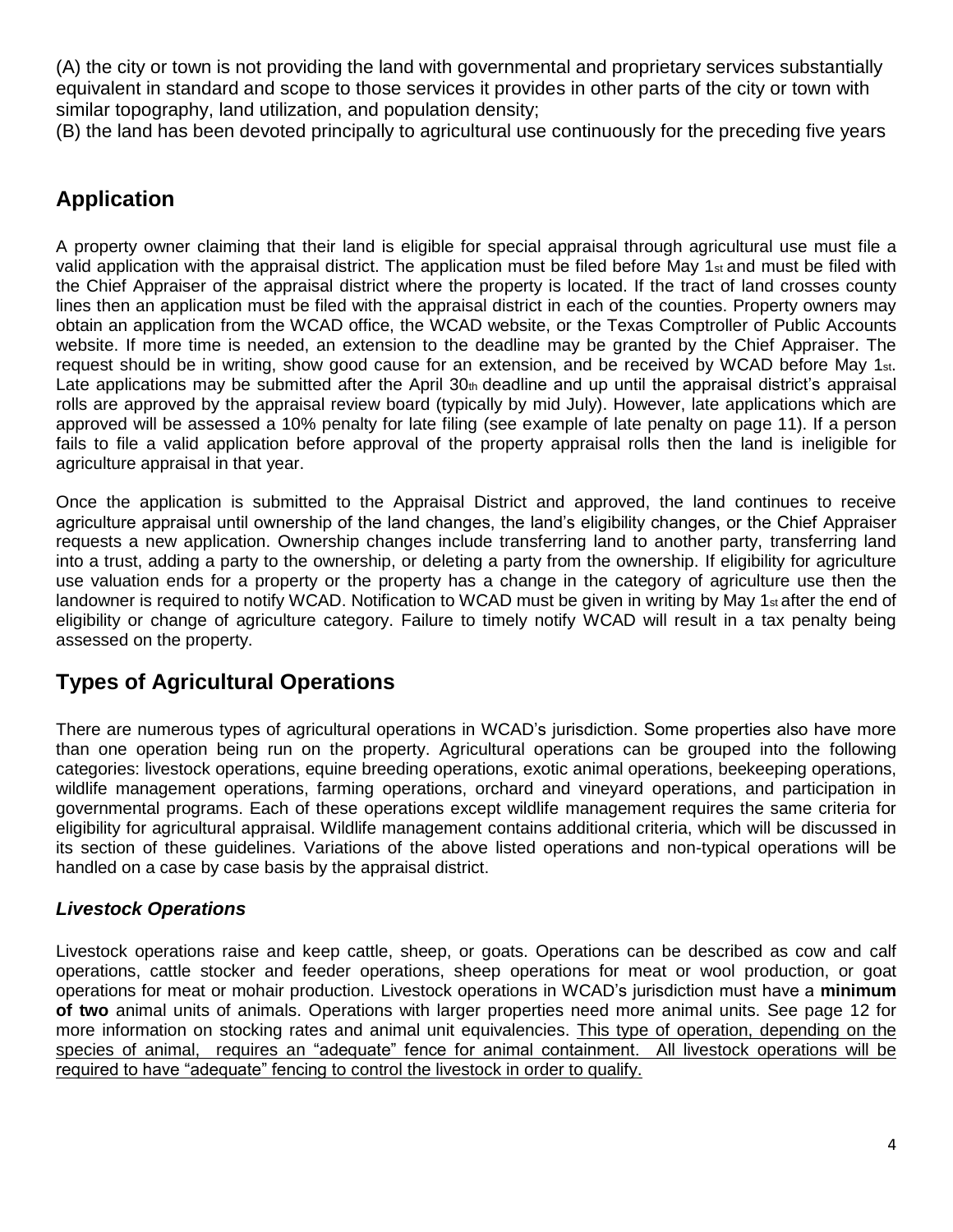#### *Equine Operations*

The operation may include any breeds of horses, donkeys, or other equines. Supplemental feeding is a given fact of a horse operation. The minimum operation is three two animals, with more required for larger tracts of land. Land used to train, show, or race horses, to ride for recreation, or to keep or use horses in some other manner that is not strictly incidental to raising horses does not qualify as an agriculture use. Also, land used as a stable, where horses are kept, fed, and cared for, is not being used primarily for an agricultural purpose, unless the stable is incidental to raising horses. If a property is principally used to raise horses and also has other uses, such as training or boarding, then the areas of the other uses will not qualify for agricultural use valuation. This type of operation requires a "adequate" fence for animal containment.

#### *Exotic Animal Operations*

Exotic animal refers to grass-eating or plant-eating, single-hoofed or cloven-hoofed mammals that are not indigenous or native to Texas and are known as ungulates, including animals from the deer and antelope families that landowners have introduced into this state. This includes, but is not limited to Aoudad sheep, Axis deer, Elk, Sika deer, Fallow deer, Blackbuck antelope, and Nilgai antelope. Exotic animal operations raise the animals for production of meat or other commercially viable products such as leather, feathers, or byproducts used in cosmetics or for medicinal purposes. Some exotic animal operations produce breeding stock for other exotic operations. Verification of commercial use is required to qualify for agriculture use valuation with exotic animals. Hunting is not considered a commercial product of exotics; it is considered a recreational activity. If hunting is the principle use of the exotic animals then the land will not qualify for agricultural use valuation. This type of operation, depending on the species of animal, requires a "deer-proof" high fence. A minimum of 2 animal units of animals are required to qualify. Most exotic animal operations are on larger-acreage tracts and will require more than 2 animal units. The Animal Unit Equivalency Chart located in the appendix lists some of the common exotic animals found in WCAD's jurisdiction.

#### *Beekeeping Operation*

Beekeeping is an agricultural use and shall qualify for agricultural productivity valuation if used for pollination or for the production of human food or other tangible products having a commercial value. (Section 23.51 (2) Texas Property Tax Code)

**ACREAGE REQUIREMENT:** The State of Texas has set a minimum of 5.00 acres and a maximum of 20.00 acres to qualify beekeeping as an agricultural use.

**DEGREE OF INTENSITY:** Our degree of intensity standard is set at a minimum of six colonies (hives) and 5.00 acres. The minimum degree of intensity was established using Section 131.001 of the Texas Agricultural Code's definition of an apiary (collection of bees), which is a place where six or more colonies of bees or nuclei (small mass of bees and combs of brood used in forming a new colony) of bees are kept. A colony is the hive and its equipment and appurtenances including bees, comb, honey, and pollen and brood.

For each additional 2.50 acres of land one additional colony (hive) is required. Any additional acreage (above 5.00 acre minimum) less than 2.50 acres would not require an additional colony (hive). For example 20.00 acres would require 12 colonies (hives). Six colonies (hives) on the first 5.00 acres and six additional on the 15.00 acres.

When property owners initially qualify for agricultural appraisal they must show proof of history for the agricultural / beekeeping operation for any of the five preceding seven years. One way to confirm this to ask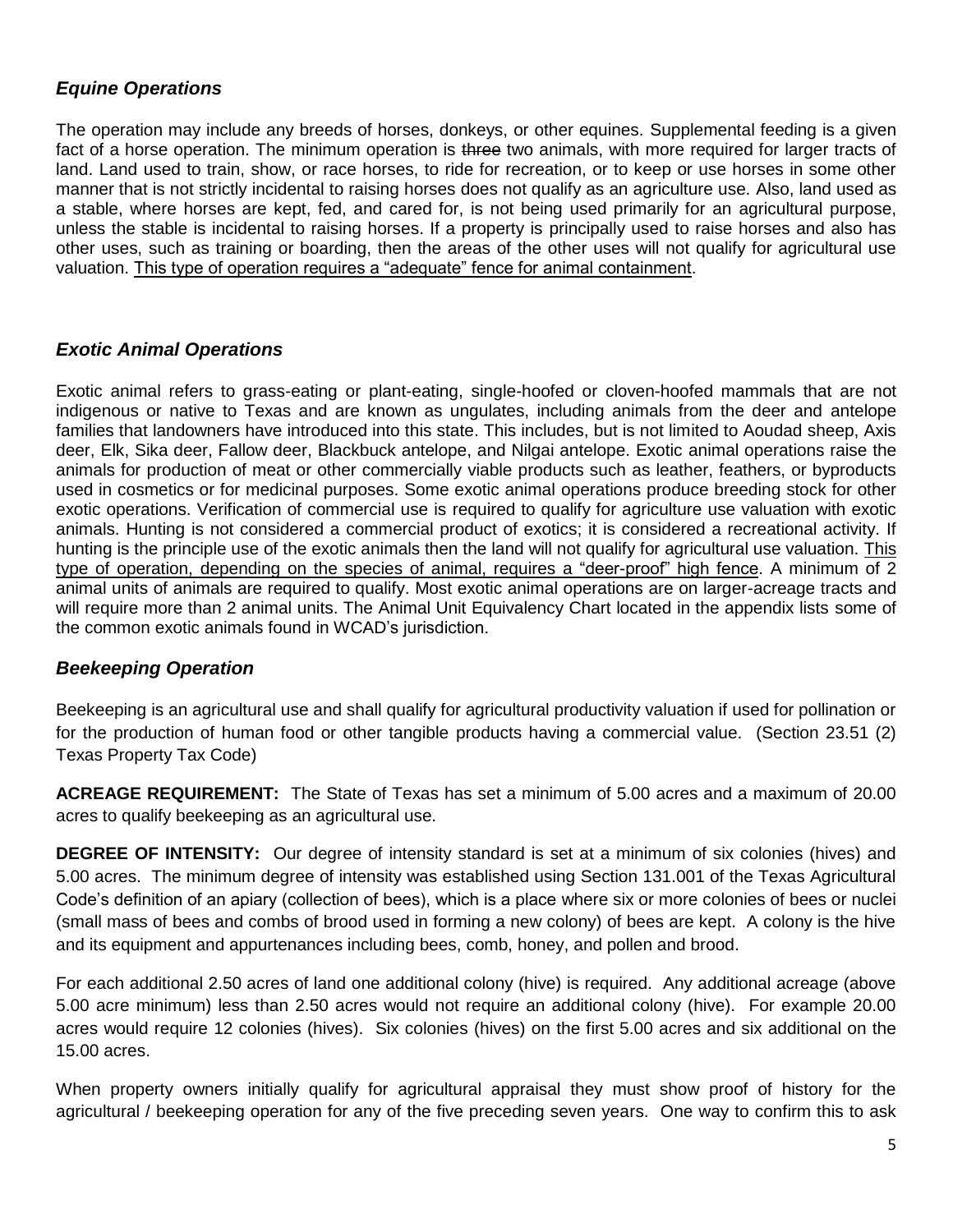for export, import or intra-state permits, which are required by the Texas Apiary Inspection Service to transport hives. The hives must be active and must be located on the property for a minimum of 7 months of the year.

## *Cropland / Improved Pasture Operations*

Cropland operations include growing small grain crops, sorghum hay, improved grass hay, and row crop. The most common type of cropland operation in WCAD's jurisdiction is the small grain and sorghum hay. These two types of operations are usually part of a grazing operation, but not in all cases. Improved pastureland is usually improved with a permanent grass such as coastal Bermuda or Klein grass. This type of land is usually baled in the spring and early summer if irrigation is not available. If the land is irrigated, the land may be baled until early fall. Cropland in WCAD's jurisdiction requires supplemental fertilization and is usually a part of the typical farming operation. Much of the land that is not irrigated is grazed during part of the year, usually during the winter months. Small grain and sorghum hay operators will normally plant their fields on an annual basis and combine the grain or bale hay for at least one cutting. Landowners should follow the practices that are typical for land in WCAD's jurisdiction. A typical size field in WCAD's jurisdiction has a minimum of five acres.

## *Orchard and Vineyard Operations*

These operations are in the business of cultivating trees or grapevines that produce nuts or fruits (such as pecans, peaches, and grapes) which are sold commercially. Typically these operations have a regular schedule of pruning, spraying, and cultivation as well as keeping the area around the trees or vines mowed or disked. A typical size orchard or vineyard in WCAD's jurisdiction has a minimum of five acres.

## *Truck Farming Operations*

This type of operation is in the business of cultivating the soil for planting vegetables. This type of operation depends on a good source of water for irrigation purposes. It is typical for this type of operation to utilize some type of irrigation system. There are some crops (such as okra) that do well in dry land areas and may not require irrigation, so each operation should be considered separately. Examples of crops grown in truck farming operations include tomatoes, squash, potatoes, peppers, and carrots. A minimum size of three acres is considered typical for this type of operation in WCAD's jurisdiction.

#### *Wildlife Management Operations*

Property Tax Code Section 23.51 (7) ''Wildlife management'' means: (A) actively using land that at the time the wildlife-management use began was appraised as qualified open-space land under Chapter 23, Subchapter D or as qualified timber land, Chapter 23, Subchapter E. . Wildlife management may qualify your land for the agricultural use valuation. A tract of land can qualify for agricultural appraisal based on wildlife management use if:

**The first requirement** for open space land special tax appraisal based on wildlife management use is that the land must have been qualified and appraised as open-space agricultural land in the year prior to conversion to wildlife management use.

**The second requirement** for qualified wildlife management use is that the land must be used to generate a sustaining breeding, migrating, or wintering population of indigenous wild animals. An *indigenous* animal is a native animal that originated in or naturally migrates through an area and that is living naturally in that are – as opposed to an exotic animal or one that has been introduced to the area. In this context, an *indigenous* animal is one that is native to Texas. A group of animals need not permanently live on the land, provided they regularly migrate across the land or seasonally live there.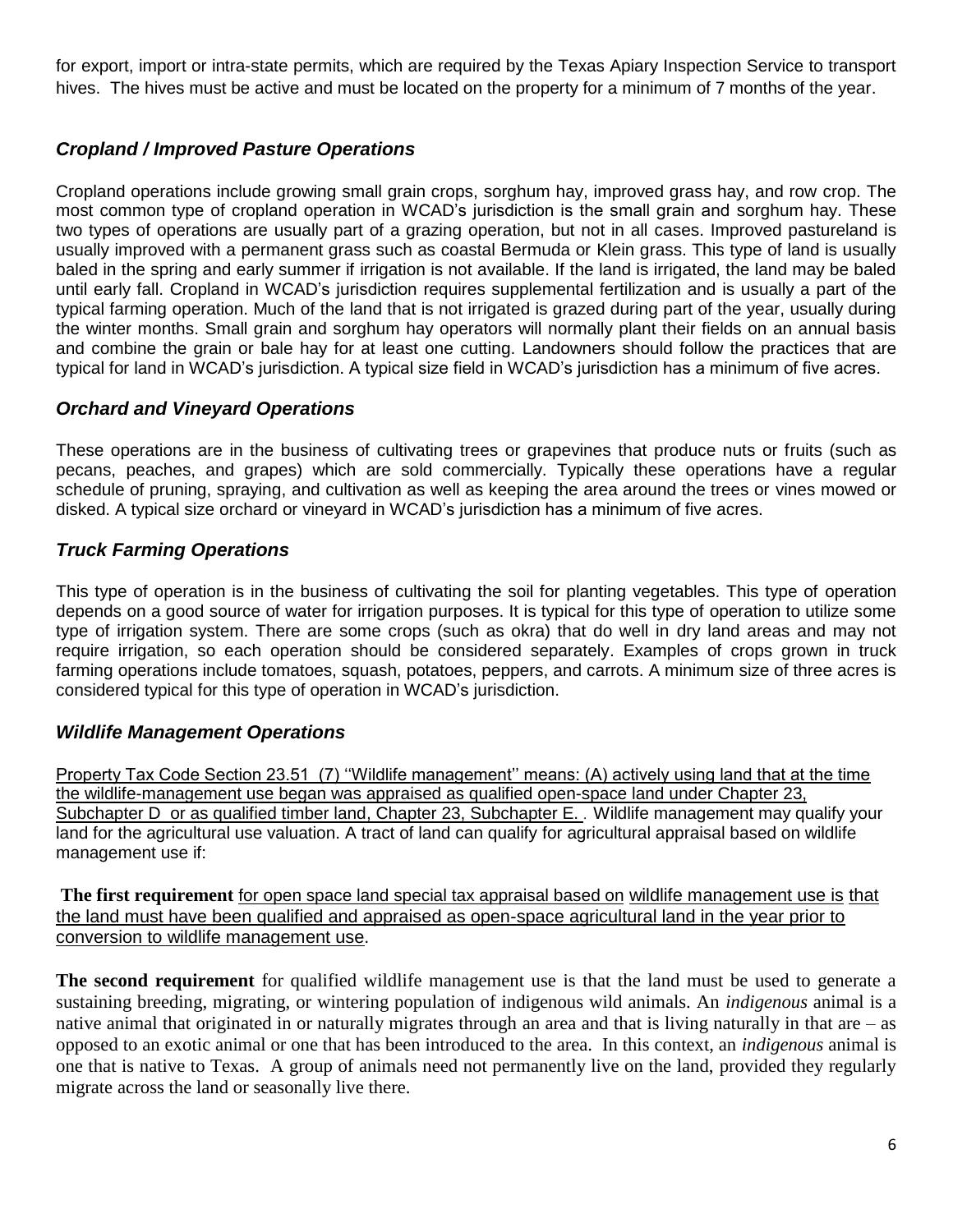A *sustaining breeding* population is a group of indigenous wild animals that is large enough to live independently over several generations. The definition implies that the population will not die out.

A *migrating* population of indigenous wild animals is a group of animals moving between seasonal ranges. A wintering population of indigenous wild animals is a group of animals living on its winter range.

**The indigenous wildlife population must be produced for human use**. The human use may include food, medicine, or recreation. Land will not qualify unless the owner propagates the population of wild animals for a human purpose.

A recreational use may be either active or passive and may include any type of use for pleasure or sport. Bird watching, hiking, hunting, photography, and other non-passive recreational hobby-type activities are qualifying recreational uses.

**At least three or more of the following are required:** Under the law, the owner must perform as least three of seven listed wildlife management activities on the land.

**Habitat Control** (Habitat Management) - Habitat control or management means actively using the land to create or promote an environment that is beneficial to wildlife on the land.

**Erosion Control** - Any active practice that attempts to reduce or keep soil erosion to a minimum for the benefit of wildlife.

**Predator Control** - (Predator Management) This term means practices intended to manage the population of predators (if any) to benefit the owner's target wildlife population.

**Providing Supplemental Supplies of Water** - Owner actively providing water in addition to natural sources.

**Providing Supplemental Supplies of Food** - Owner supplies supplemental food by providing food or nutrition in addition to the level naturally produced on the land.

**Providing Shelter** - Actively creating or maintaining vegetation or artificial structures that provide shelter from the weather, nesting and breeding sites or "escape cover" from enemies.

**Making Census Counts to Determine Population** - Census counts are periodic surveys and inventories to determine the number, composition or other relevant information about a wildlife population to measure if the current wildlife management practices are serving the targeted species.

Wildlife management must meet all the requirements to qualify for agricultural use, defined in Section 23.51 (i) Tax Code as follows: primary use, degree of intensity, and historical use requirement.

**Minimum Acreage Requirements** - Wise County has designated a ratio devoted to wildlife management use. The minimum acreage requirement for individual land owner is 14.30 acres (93%). If your property is a part of a wildlife association the minimum acreage requirement is 12.50 acres (92%). And if your property's target animal is candidate, threatened, or endangered the minimum acreage is 11.10 acres (91%).

In addition to the 1-d-1 agricultural use application, a state wildlife management plan (state form PWD 885- W7000) must be submitted**. In addition an annual Wildlife Management Plan Update was must filed using Texas Parks & Wildlife Form PWD888-W7000.**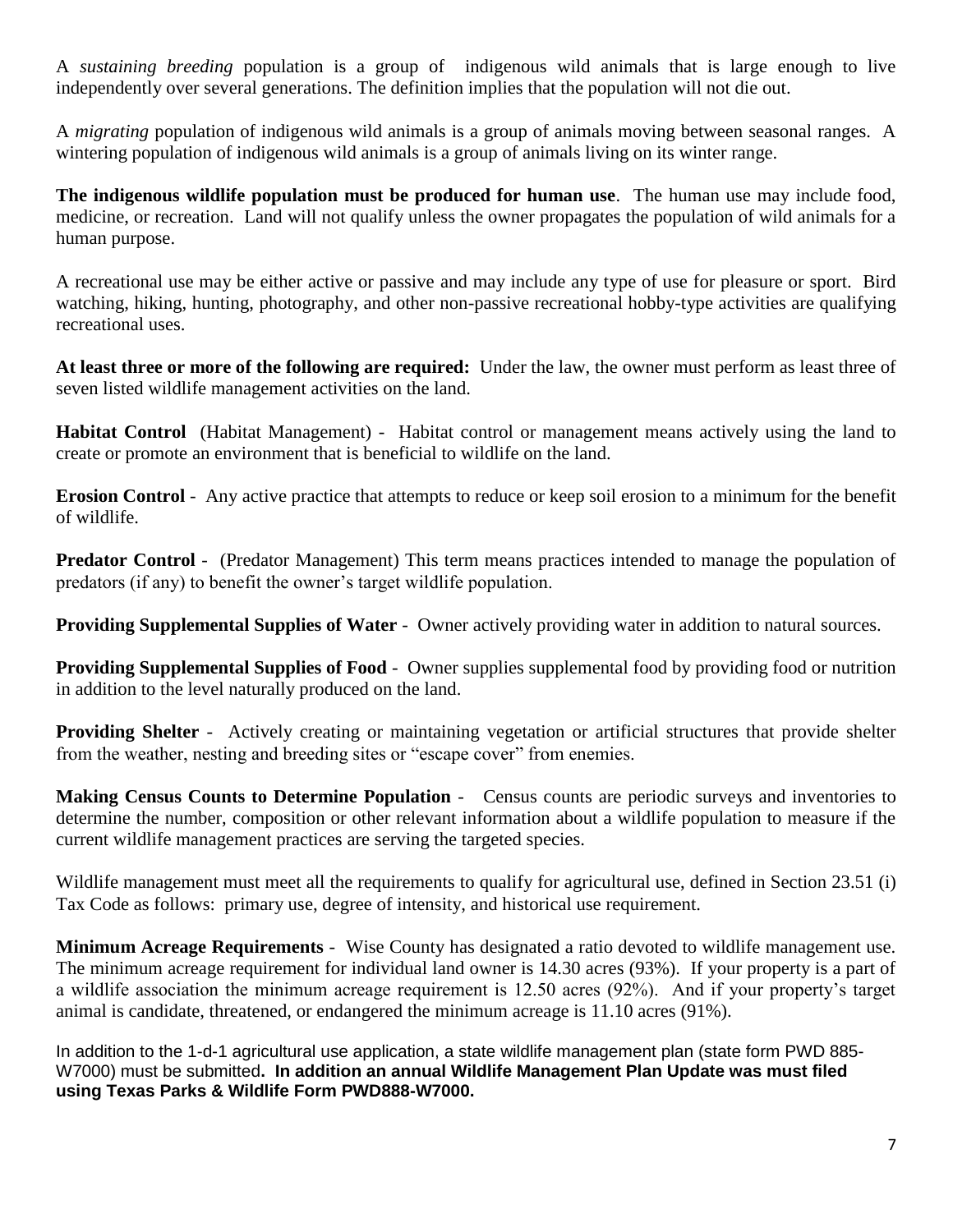Further information concerning the rules and requirements of agricultural use through wildlife management may be found on the Texas Comptroller of Public Accounts website (**http://www.window.state.tx.us/taxinfo/proptax/agrland/**) and the Texas Parks and Wildlife Department website (**[http://www.tpwd.state.tx.us/landwater/land/private/agricultural\\_land/](http://www.tpwd.state.tx.us/landwater/land/private/agricultural_land/)**).

#### *Government Program Operations*

Land may be eligible to receive agricultural use value if it is part of some government programs. The programs require landowners to plant cover crops or leave their land idle. These programs include the Conservation Reserve Program (CRP), the Continuous Conservation Reserve Program (CCRP), and the Environmental Quality Incentive Program (EQiP). Other governmental programs such as brush or cedar control or crop subsidies are normal and prudent ranch management practices and those programs will not qualify the land for agriculture valuation on their own.

## **Land Leases**

Leases are an acceptable agricultural use for the owner of the property provided the lessee is using the land to the standards of agricultural use for WCAD and the lessee has enough contiguous land (either owned or leased) to suffice the minimum standards of size. An owner applying for agricultural use valuation using a lease agreement needs to include with the application a copy of the lease if a written lease is used. If there is an oral agreement in place then the lessee needs to provide a letter stating the kind of agricultural use, the number of livestock run on the property or acres planted, duration of the lease, and contact information of the lessee.

## **Example of Penalty for Late Filing**

When a property owner files for agriculture use valuation after the April  $30<sub>th</sub>$  deadline but before the certification of the appraisal record (typically July 20th) then they are subject to a late filing penalty. If the late application is approved the owner must pay a penalty equal to ten percent of the difference in taxes between agricultural productivity value and market value.

Example: One acre of land has a market value of \$5,000 and agricultural productivity value of \$80. The cumulative tax rate is \$1.75 per \$100 of valuation. Taxes for one acre of land at market value =  $$5,000 \times $1.75 / $100 = $87.50$ Taxes for one acre of land at agriculture productivity value =  $$80 \times $1.75 / $100 = $1.40$ Late penalty on one acre of land =  $(\$87.50 - \$1.40) \times .10 = \$8.61$ 

## **Example of 1-d-1 Rollback Tax Penalty**

Landowners need to be aware that if land receiving agricultural productivity valuation changes to a nonagricultural use then a roll back tax may be imposed. The rollback tax is a penalty for taking agricultural land out of production. Rollback taxes will be assessed for the previous five years, if the land received agricultural productivity values for all five years. The rollback tax is the difference in actual taxes paid based on productivity value and taxes that would have been paid on market value. There is also a seven-percent annual interest penalty added to each of the five years.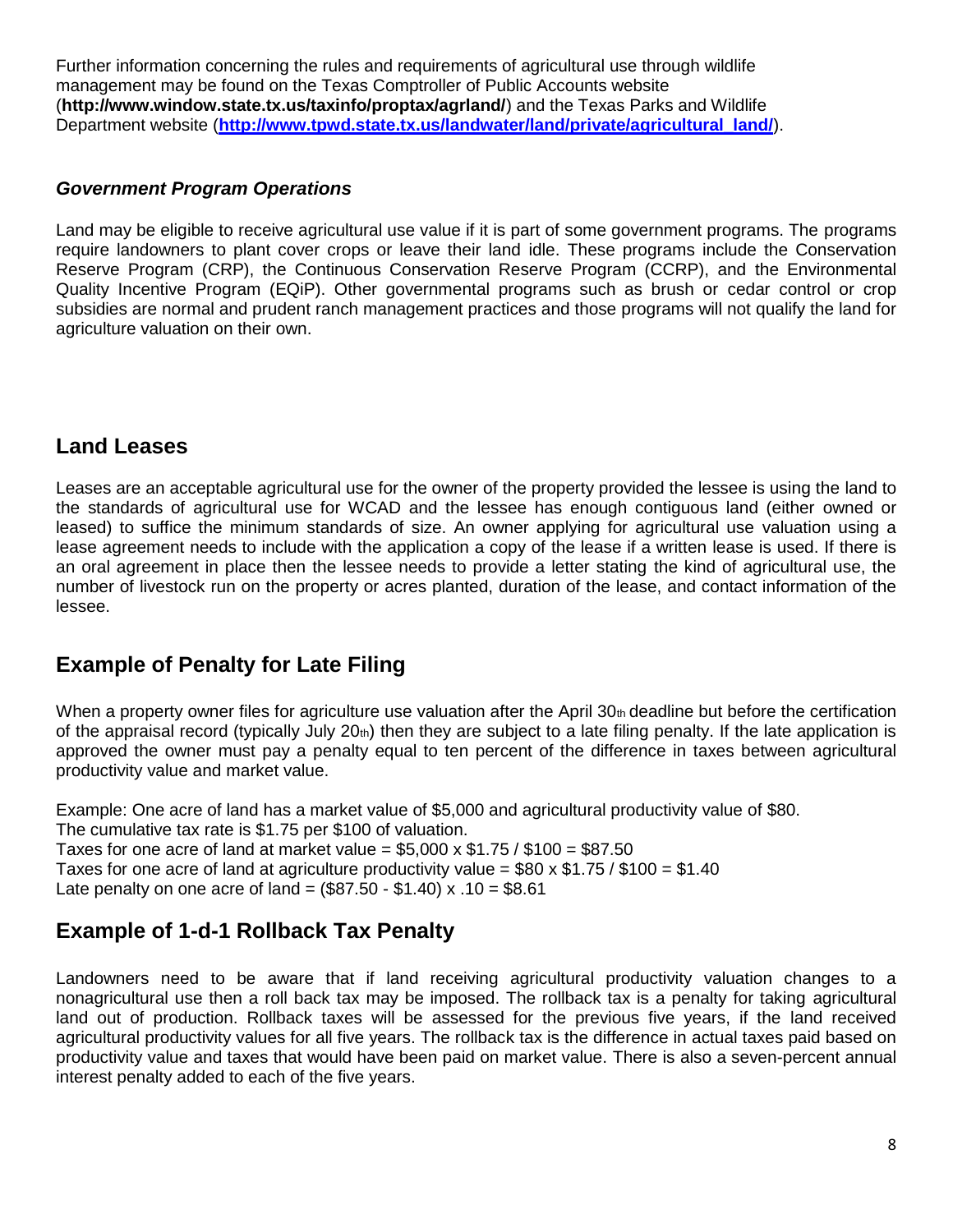Example: A twenty-acre tract is removed from agricultural production in 2013. The agricultural productivity taxes remained at \$1.40 per acre for the previous five years. The market value taxes remained at \$26.25 per acre for the previous five years. Total taxes paid for the tract were \$28 per year based on productivity value. Market value taxes were \$525 per year for the tract.

| Year | Tax Paid | Tax on Market Value | <b>Difference</b> | Interest | <b>Rollback &amp; Interest Total</b> |
|------|----------|---------------------|-------------------|----------|--------------------------------------|
|      |          |                     |                   |          |                                      |
| 2012 | \$28     | \$525               | \$497             | \$34.79  | \$531.79                             |
| 2011 | \$28     | \$525               | \$497             | \$69.58  | \$566.58                             |
| 2010 | \$28     | \$525               | \$497             | \$104.37 | \$601.37                             |
| 2009 | \$28     | \$525               | \$497             | \$139.16 | \$636.16                             |
| 2008 | \$28     | \$525               | \$497             | \$173.95 | \$670.95                             |
|      |          |                     |                   |          | \$3,006.85                           |

Total rollback tax and interest due is \$3,006.85

## **Definitions of Key Words / Phrases**

- A. *Adequate* enough or good enough; in the quantity and quality to provide containment of animals 24 hours a day. Imaginary boundary containments are not adequate to meet qualification guidelines.
- B. *Prudent* capable of making important management decisions; shrewd in the management of practical affairs. Specifically the law states that the land must be utilized as would an ordinary and prudent manager in the area of the taxing unit.
- C. *Substantial* ample to satisfy; considerable in quantity. Specifically, the law states that the agricultural land must be an identifiable and substantial tract of land. This means that the tract must be of adequate size to be economically feasible to farm or ranch. Thus, when two small tracts are used together, they may become a substantial amount of land; when used separately they may not be.
- D. *Typical* exhibiting the essential characteristics of a group. Specifically, the law states that Ag land will be utilized as would a typically (ordinary) prudent manager. Statistically, a typically prudent manager is the median farmer or rancher.
- E. *Agricultural Use to the Degree of Intensity Generally Accepted in the Area* farming or ranching to the extent that the typically prudent manager in the area of the taxing unit would farm or ranch on an identifiable and substantial tract of land when the tract is devoted principally to agricultural use. A better understanding of the definition can be gained by identifying the key elements of the definition and explaining each as follows:
	- a. Degree of intensity generally accepted in the area shall mean that the farming and ranching practices (cropping patterns, planting rates, fertilization methods, harvesting and marketing techniques, etc.) are those of a typically prudent farm or ranch manager.
	- b. Typically prudent farm or ranch managers are ordinary farmers in terms of acres farmed as well as management ability. Given that all other factors remain constant, the number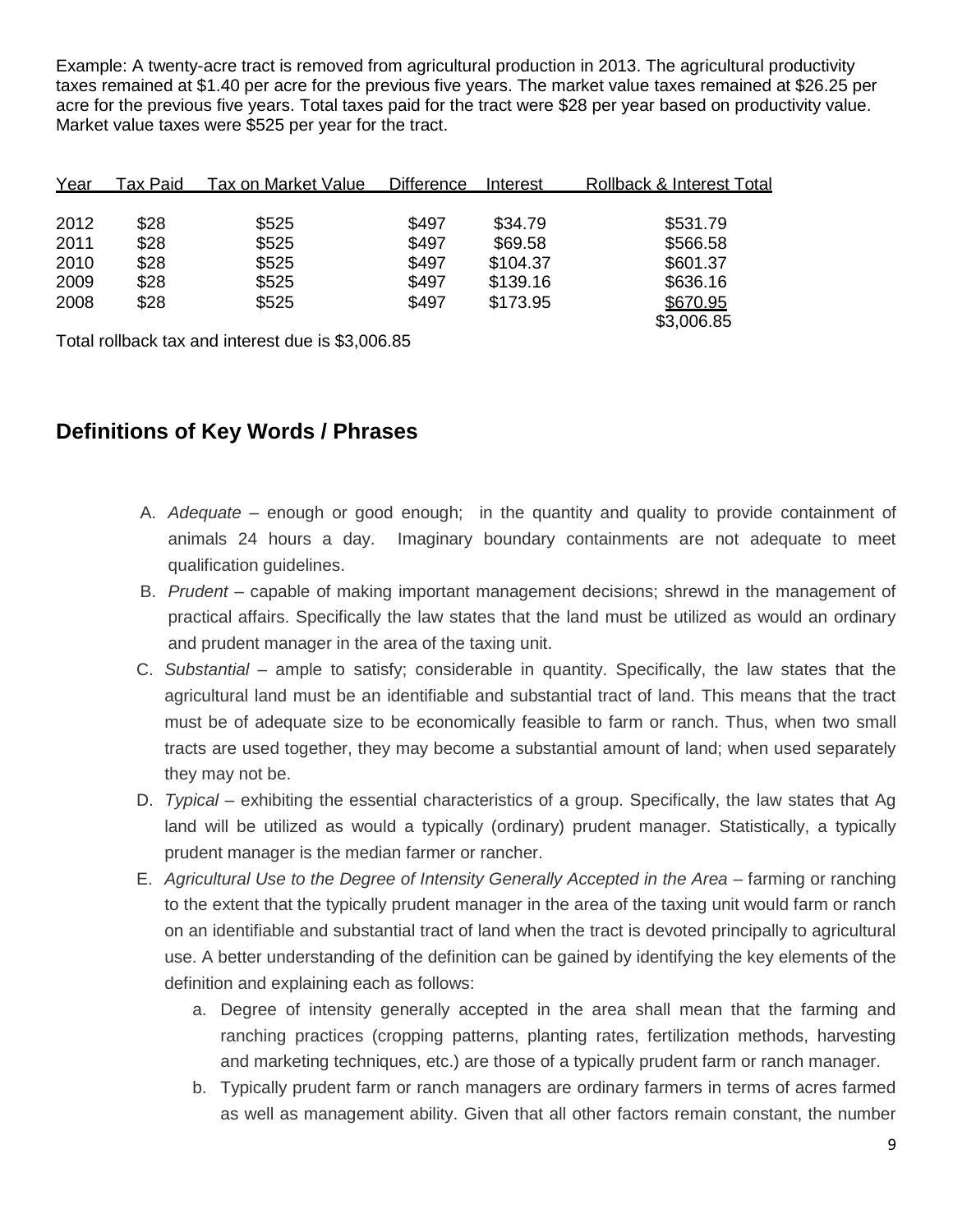of acres farmed determines that farmer's capital structure. Typical prudent farmers or ranch managers located in Wise County are assumed to have similar equipment of similar value and utility.

- c. Simply stated, a substantial tract is a tract of land large enough to be farmed by itself in a typically prudent manner.
- d. Area is interpreted to be that land inside the jurisdictional boundaries of the Wise County Appraisal District.
- e. Principally means the more important use in comparison with other uses to which the land is put.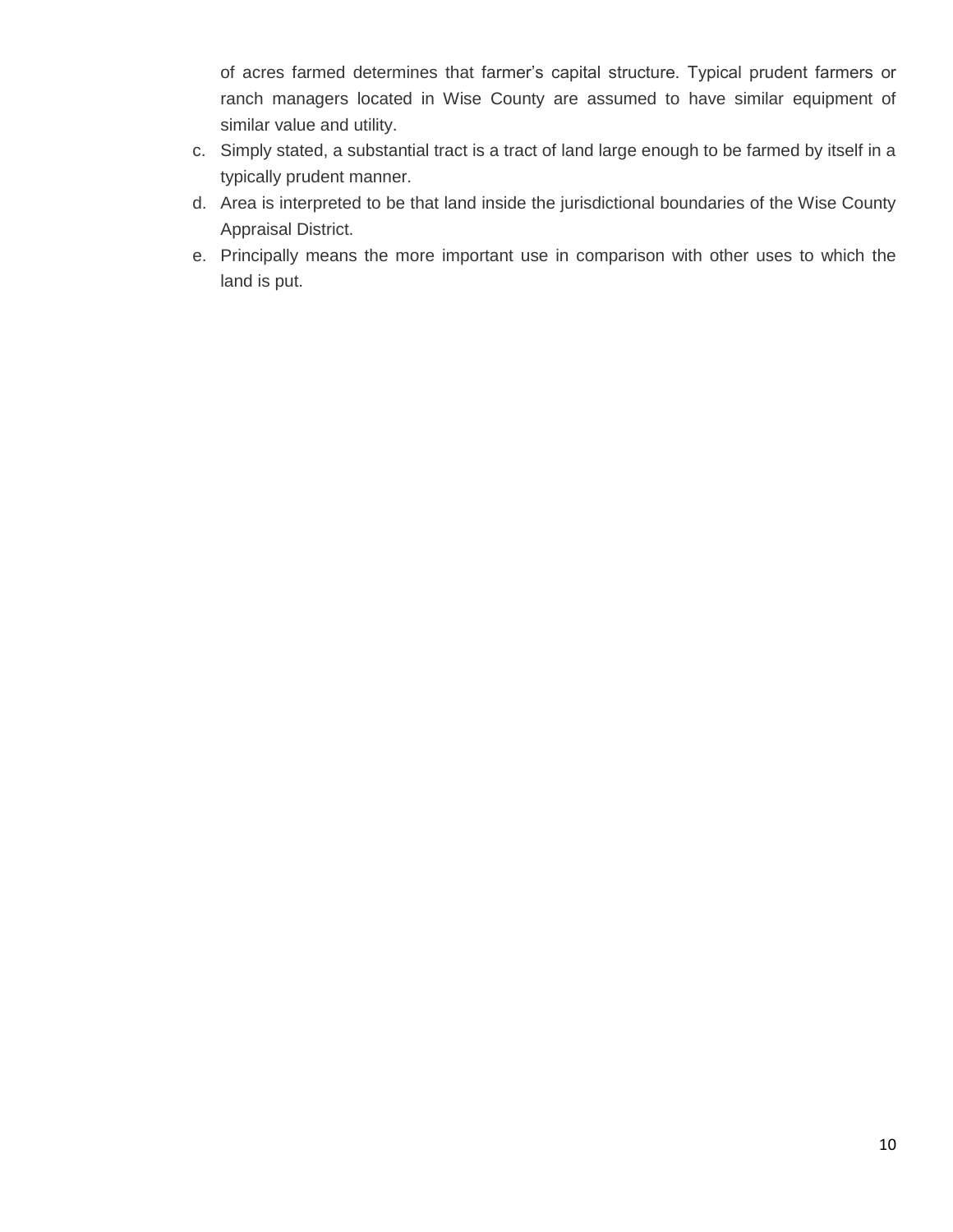## **Stocking Rate**

Stocking rates are measured in terms of animal units. Typically an animal unit is the equivalent of 1000 pounds of live animal weight. The amount land required to support one animal unit depends on the soils of the land. Typically in WCAD's jurisdiction one animal unit requires twenty to twenty-five acres of native range during years of normal rainfall. A prudent manager would typically stock their land to the animal unit capacity to maximize their production.

## **Animal Unit Equivalency Chart**

Animal Type Animal Units

| Cow and Calf Pair               | 1.00 |
|---------------------------------|------|
| Mature Bull                     | 1.50 |
| <b>Weaned Calf to 1 Year</b>    | 0.50 |
| Steer (one year old)            | 0.70 |
| Steer (two years old)           | 0.90 |
| Horse                           | 1.00 |
| <b>Miniature Horse</b>          | 0.50 |
| Donkey or Mule                  | 1.25 |
| Miniature Donkey/Burro          | 0.50 |
| <b>Bull Elk</b>                 | 0.60 |
| 5 Ewes                          | 1.00 |
| 5 Rams or Buck Sheep            | 1.00 |
| 8 Lambs (weaned to 1 year)      | 1.00 |
| 5 Nanny Goats or Does           | 1.00 |
| 5 Billy Goats or Bucks          | 1.00 |
| 10 Kid Goats (weaned to 1 year) | 1.00 |
| <b>5 Mature Mutton Goats</b>    | 1.00 |
| 3 Llamas                        | 1.00 |
| 5 Alpacas                       | 1.00 |
| 1 Bison                         | 1.00 |
| 5 Axis or Sika Deer             | 1.00 |
| 6 Fallow Deer                   | 1.00 |
| 5 Aoudad                        | 1.00 |
| 7 Sika Deer                     | 1.00 |
| 2 Red Deer                      | 1.00 |
| 2 Scimitar-Horned Oryx          | 1.00 |
| 1 Eland                         | 1.00 |
| 3 Emus                          | 1.00 |
| 2 Ostriches                     | 1.00 |
| 7 White-tailed Deer             | 1.00 |
| 9 Blackbuck Antelope            | 1.00 |